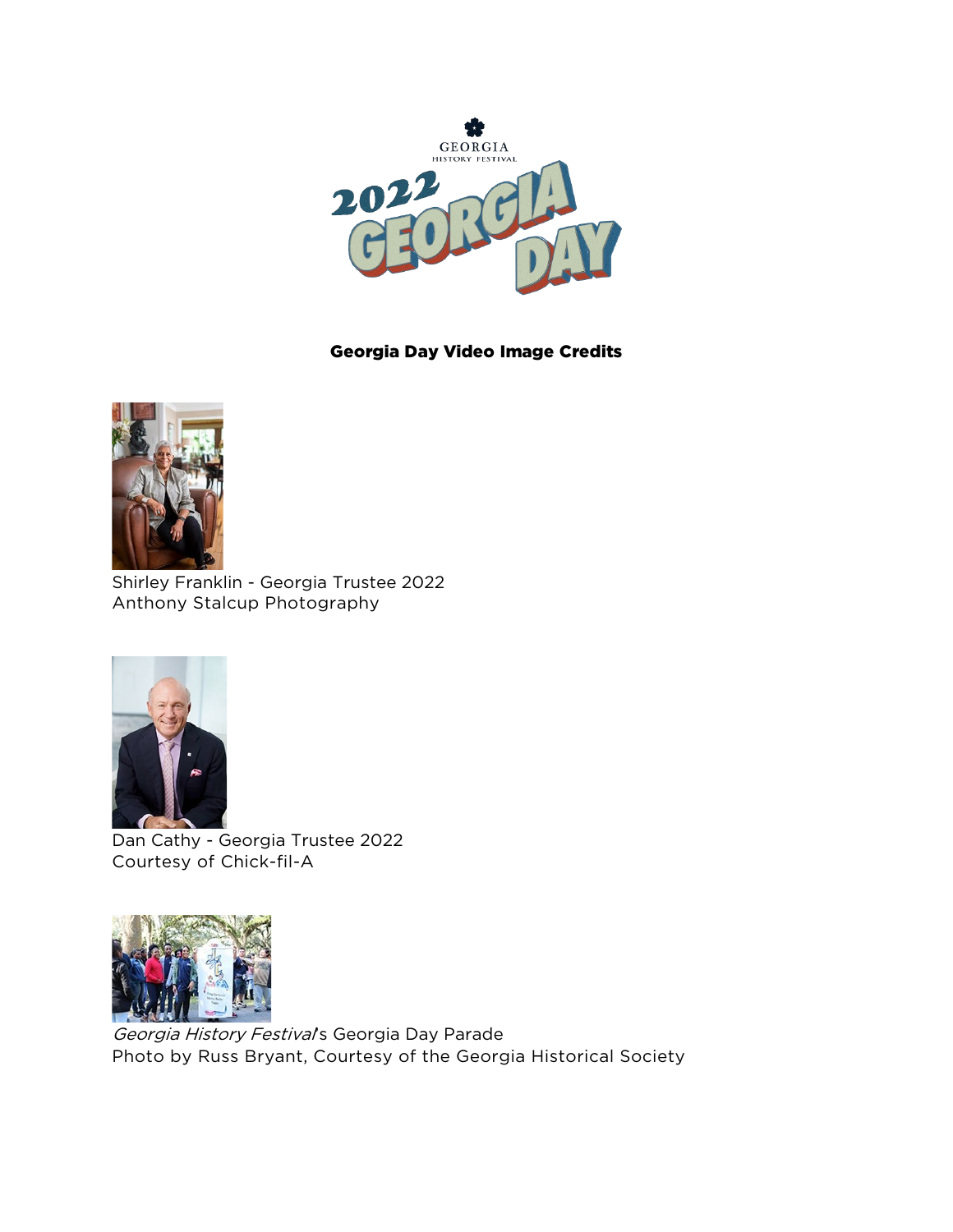

Georgia History Festival 2021-2022 Courtesy of the Georgia Historical Society



Georgia History Festival's Georgia Day Parade Photo by Russ Bryant, Courtesy of the Georgia Historical Society



Portrait of James Edward Oglethorpe at Belgrade in 1718 by R. W. Habersham Georgia Historical Society Object Collection, A-1361-327 Courtesy of the Georgia Historical Society



Andrew Young on Issues and Answers 1976 Georgia Historical Society Collection of Photographs Courtesy of the Georgia Historical Society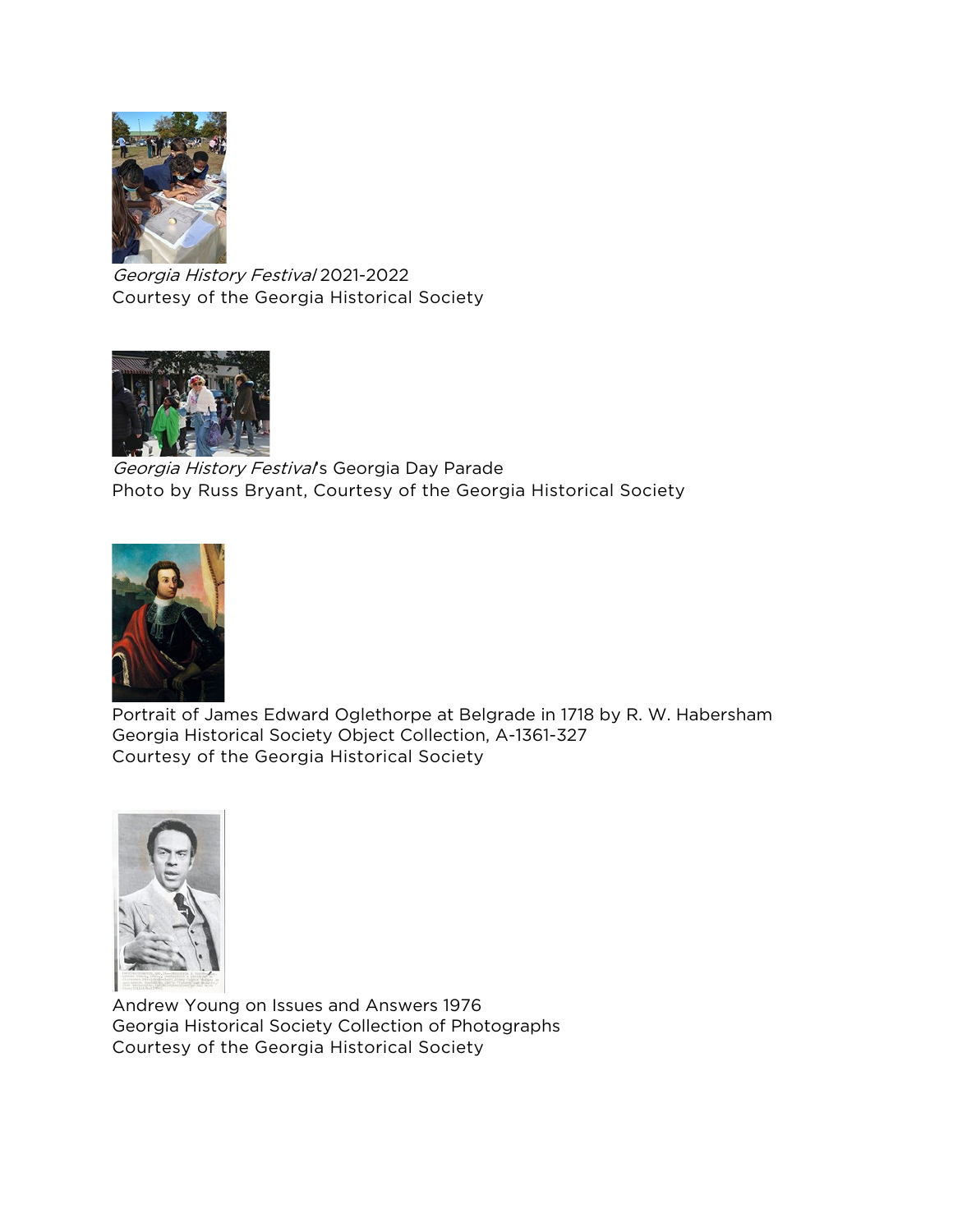

Juliette Gordon Low Georgia Historical Society Collection of Etchings, Silhouettes, and Prints, MS318-40-443-3729 Courtesy of the Georgia Historical Society



"Spirit of the American Doughboy" - Central of Georgia Railway Magazine Georgia Historical Society Central of Georgia Collection, MS1362-CL-10-01-05-01 Courtesy of the Georgia Historical Society



Hank Aaron signing Atlanta Braves contract 1972 Georgia Historical Society Collection of Photographs Courtesy of the Georgia Historical Society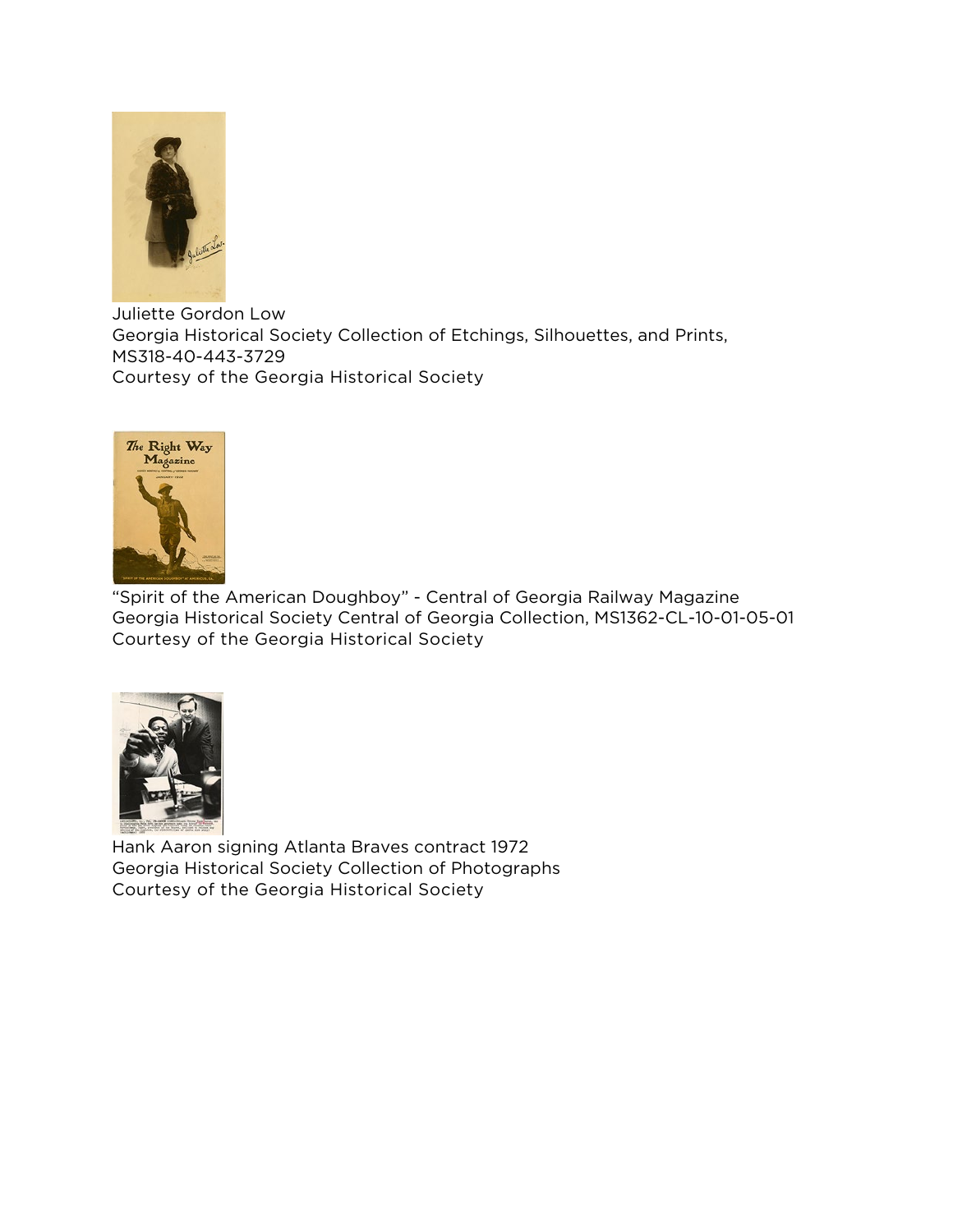

General Pulaski First Lessons in Georgia History, by Lawton B. Evans, published by American Book Company (New York), 1913. Courtesy of the Georgia Historical Society



Georgia History Festival 2021-2022 Courtesy of the Georgia Historical Society



Miniature Portrait of General James Edward Oglethorpe Georgia Historical Society Object Collection, A-2401-001 Courtesy of the Georgia Historical Society



General Oglethorpe and the Yamacraw Indians First Lessons in Georgia History, by Lawton B. Evans, published by American Book Company (New York), 1913. Courtesy of the Georgia Historical Society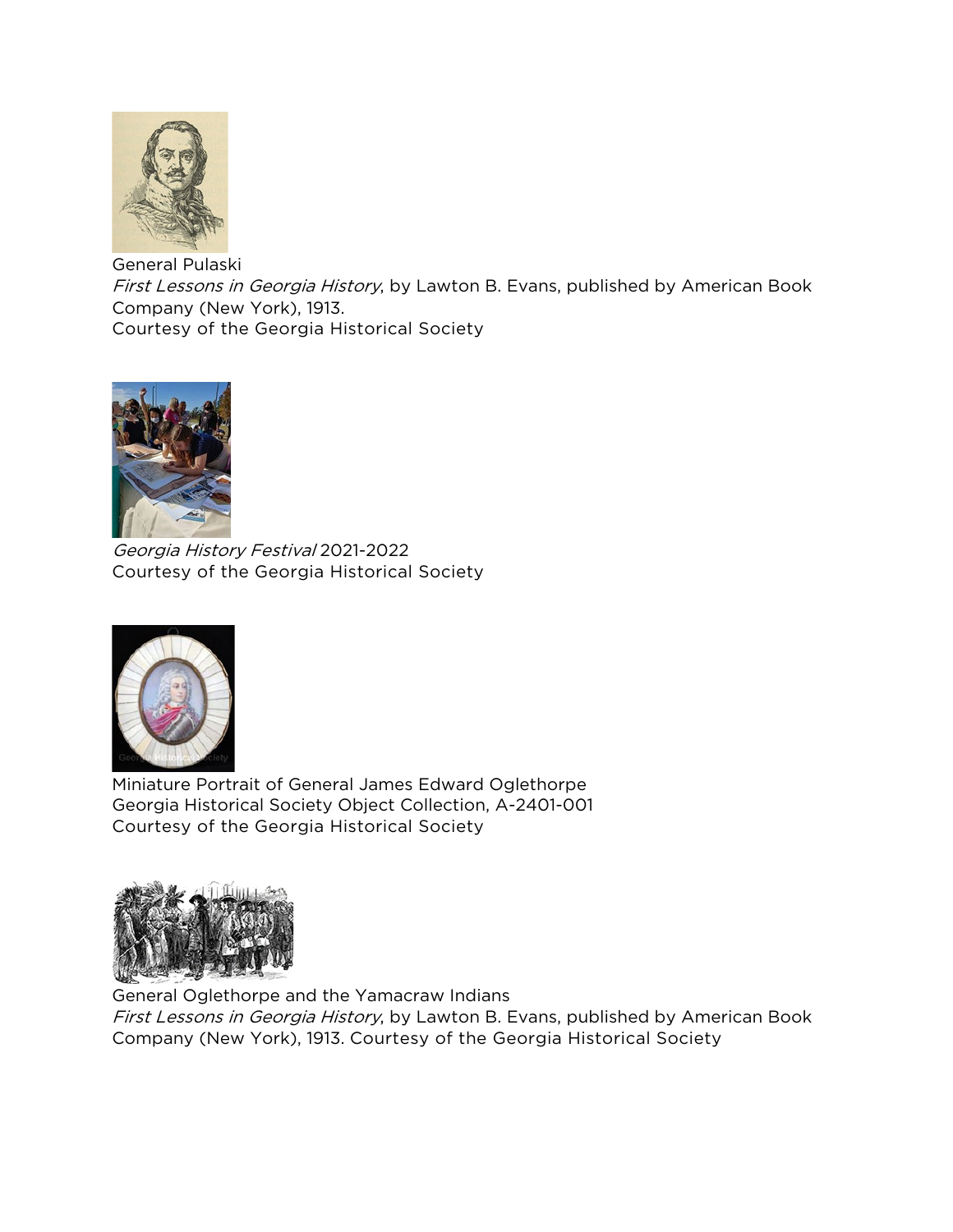

Tomochichi and Toahahwi Foltz Photography Studio (Savannah, Ga.), Photographs, 1899-1960, 1360-25-16-13 Courtesy of the Georgia Historical Society



View of Savannah as it stood on 29th of March 1734. Georgia Historical Society Maps Collection, 1361MP-001 Courtesy of the Georgia Historical Society



Southern Section of the United States Including Florida &c Georgia Historical Society Maps Collection, 1361MP-323 Courtesy of the Georgia Historical Society



The Statehouse, Milledgeville Georgia Historical Society Collection of Etchings, Silhouettes, and Prints, MS1361-PR-02-04-01 Courtesy of the Georgia Historical Society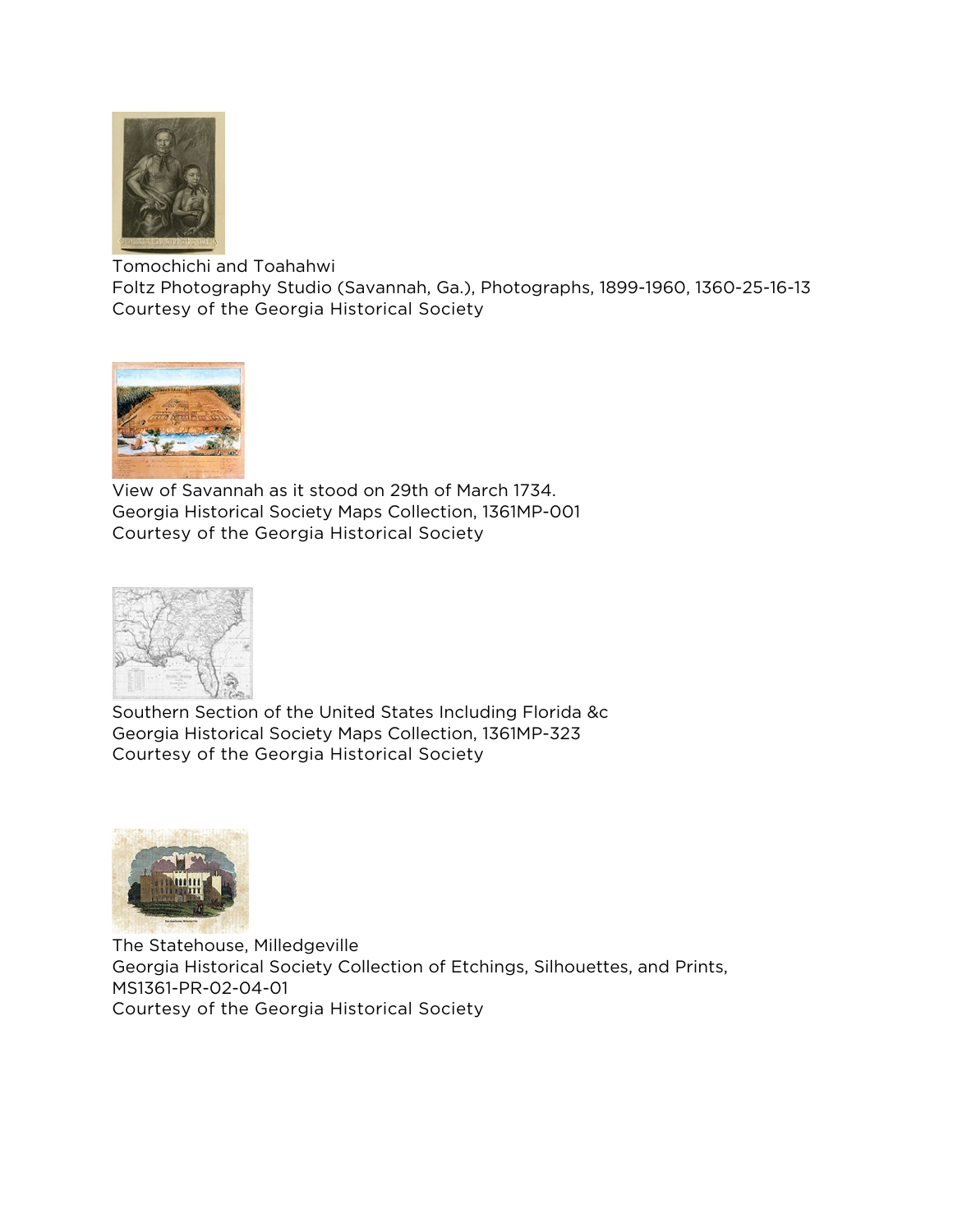

Planting Cotton. Heard County, Georgia Library of Congress, Prints and Photographs Division, LC-USF34-044134



Picking Cotton on a Georgia Plantation Library of Congress, Prints and Photographs Division, LC-USZ62-76385



Georgia's Secession Convention Georgia Historical Marker Courtesy of the Georgia Historical Society



Sherman's March to the Sea Library of Congress, Prints and Photographs Division, LC-DIG-ppmsca-59701



Old Capitol Building Georgia Historical Society Collection of Photographs, 1361PH-17-08-3545 Courtesy of the Georgia Historical Society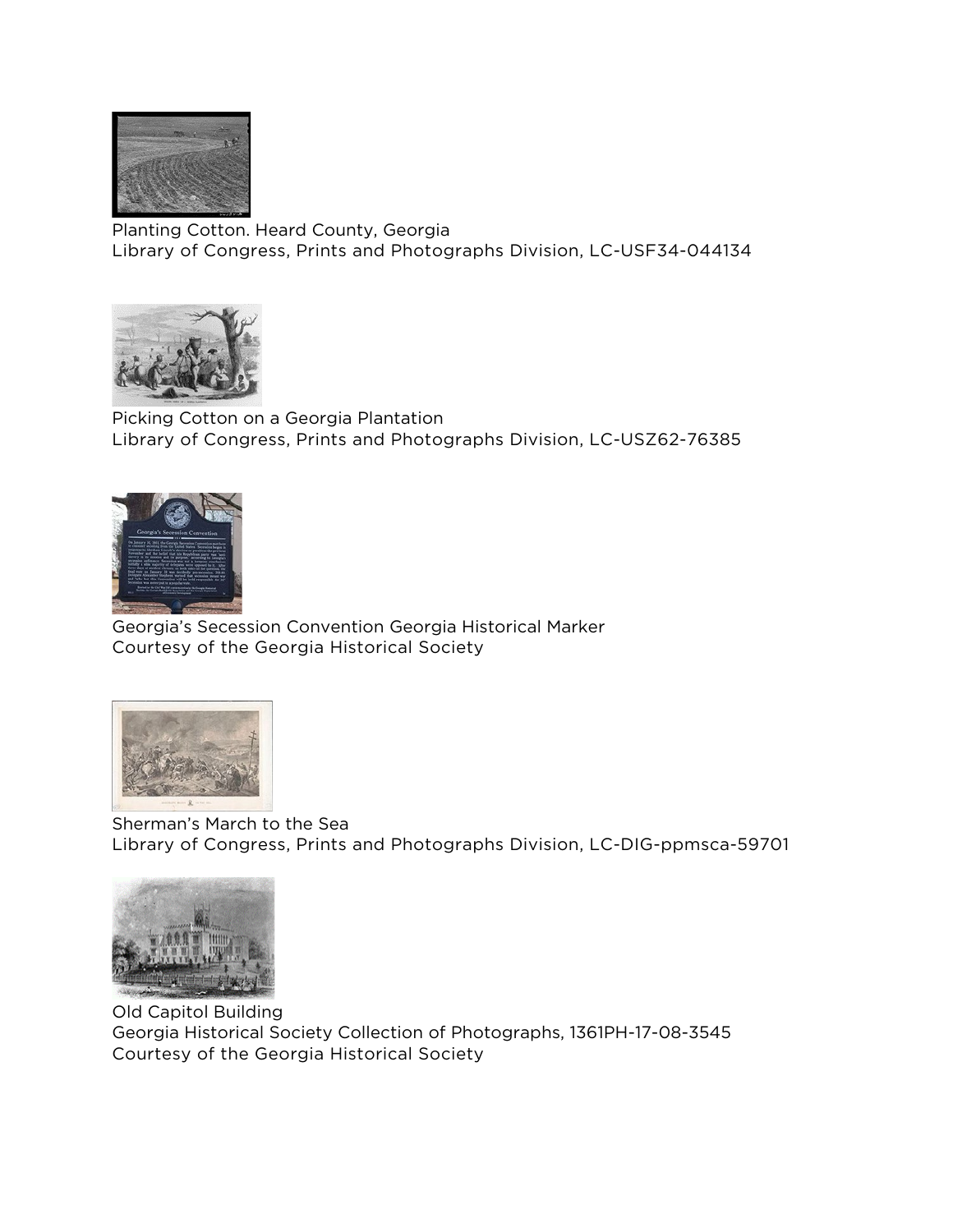

Map of Georgia, 1823 Georgia Historical Society Maps Collection, 1361MP-070 Courtesy of the Georgia Historical Society



Cotton Mill Worker Library of Congress, Prints and Photographs Division, LC-DIG-nclc-01638



Cotton Harvest Library of Congress, Prints and Photographs Division, LC-USZ62-132379



Cotton to Liverpool Library of Congress, Prints and Photographs Division, LC-USZ62-64405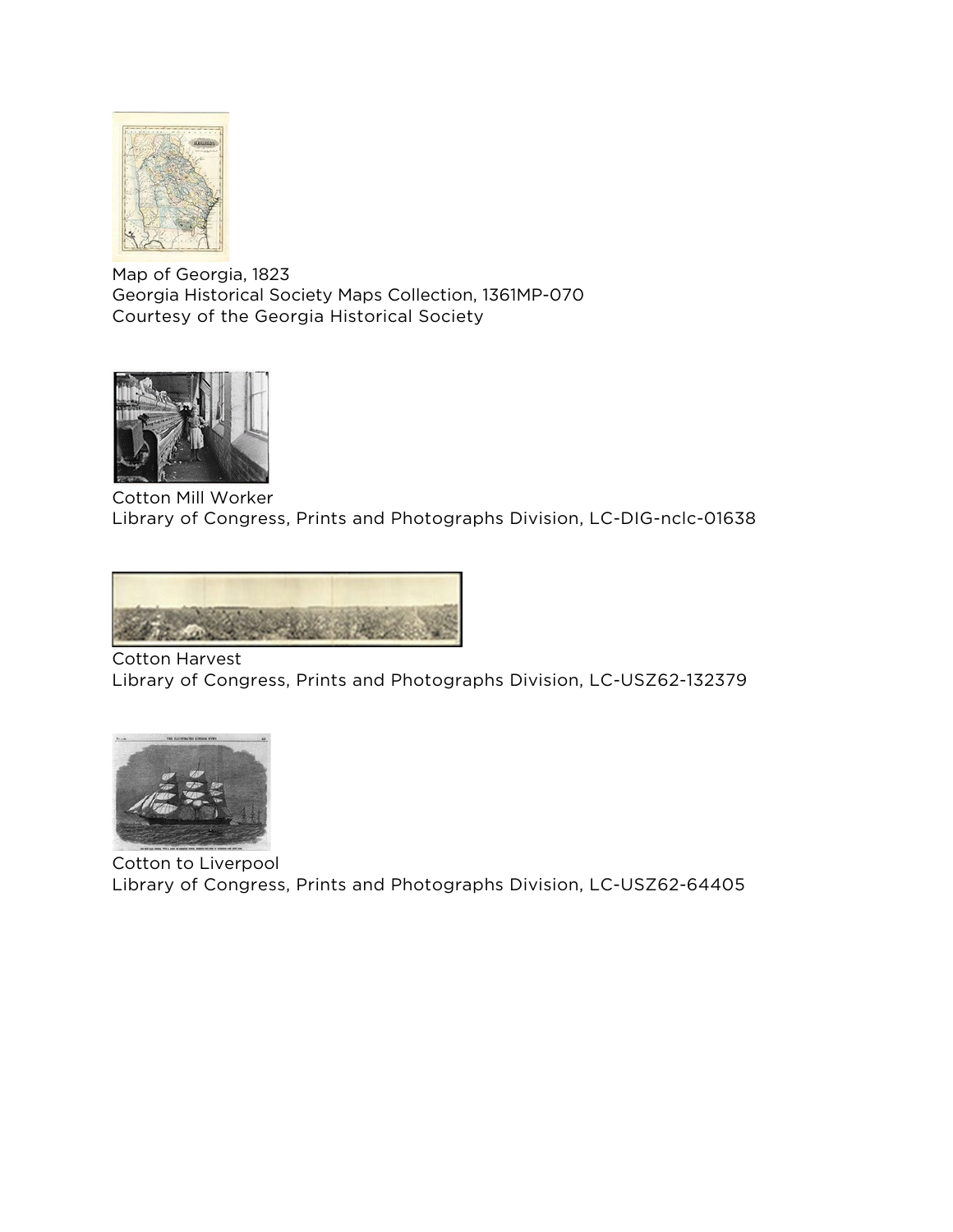

Bibb Company (Columbus Plant), Thirty-eighth Street & First Avenue (Columbus vicinity), Columbus, Muscogee County, GA Library of Congress, Prints and Photographs Division, HAER GA, 108-COLM,27-



Bibb Company (Columbus Plant), Thirty-eighth Street & First Avenue (Columbus vicinity), Columbus, Muscogee County, GA Library of Congress, Prints and Photographs Division, HAER GA, 108-COLM,27-



Fort Benning Training Georgia Historical Society Collection of Photographs, 1361PH-21-10-4276 Courtesy of the Georgia Historical Society



Fort Benning Parachute Training The Edwin L. Jackson Collection Courtesy of the Georgia Historical Society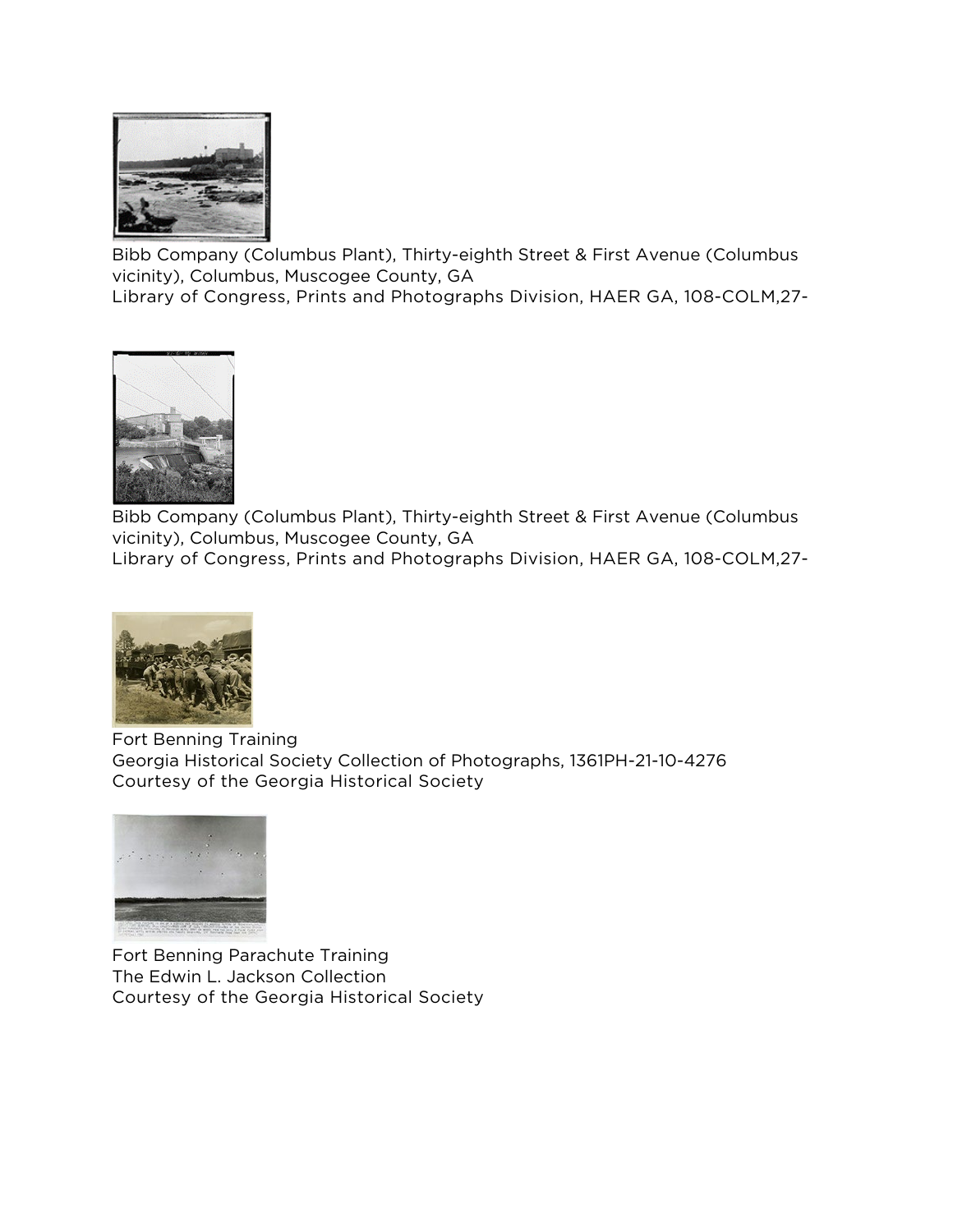

Map of Georgia, 1829 Georgia Historical Society Maps Collection, 1361MP-079 Courtesy of the Georgia Historical Society



A map of the second section of that part of Georgia now known as the Cherokee **Territory** 

Library of Congress, Prints and Photographs Division, G3921.B5 183- .G71



The Cherokee Phoenix The Edwin L. Jackson Collection Courtesy of the Georgia Historical Society



Beautiful Northeast Georgia Georgia Historical Society Collection of Postcards, 1361PC-01-BlueRidgeValley Courtesy of the Georgia Historical Society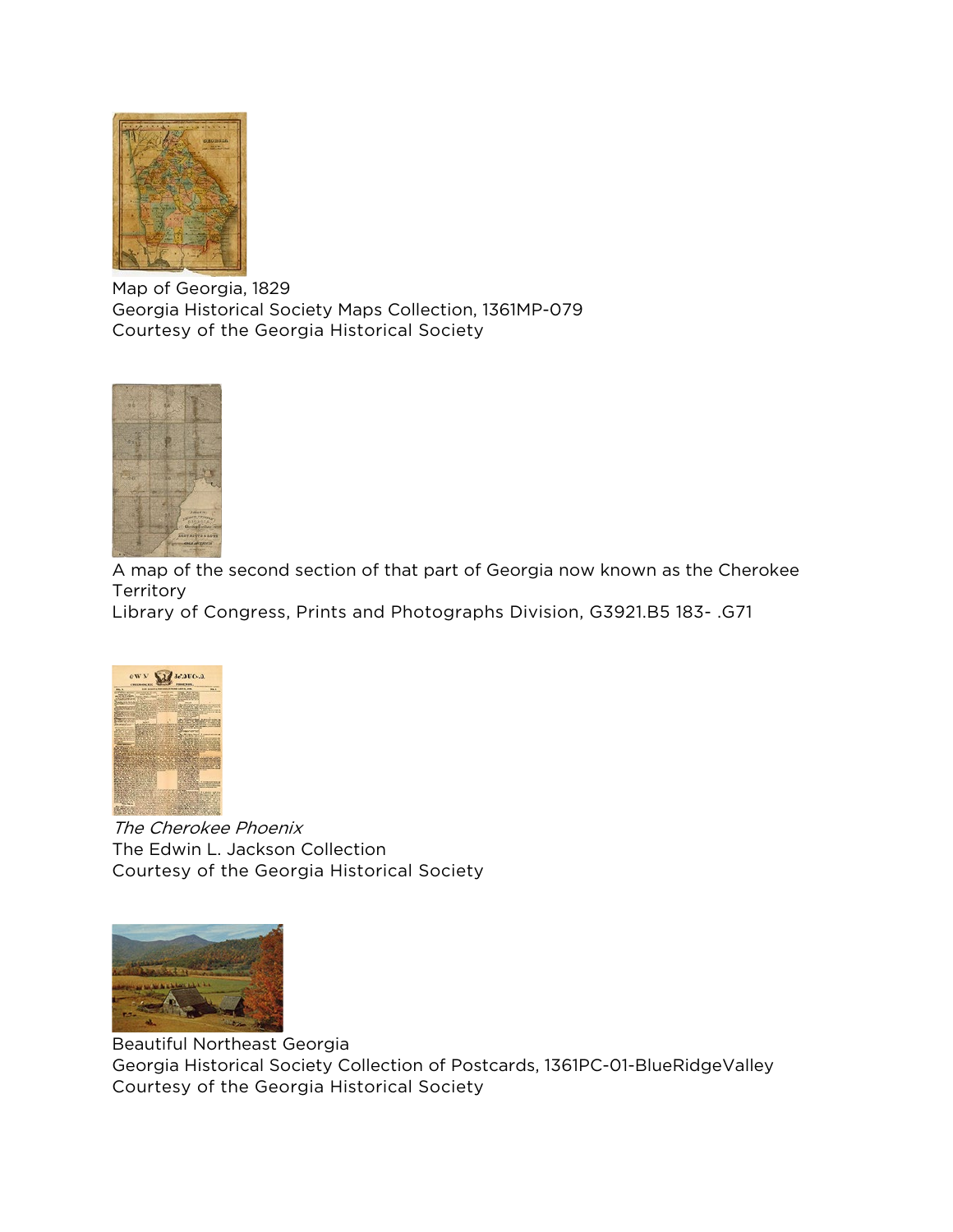

Tallulah Falls - Georgia Library of Congress, Prints and Photographs Division, LC-DIG-pga-09934



A Mountain Roadway

Georgia Historical Society Collection of Postcards, 1361PC-01-Mountain Roadway Courtesy of the Georgia Historical Society



Gazebo, part of the old Hardman Farm site, atop the Nacoochee Indian Ceremonial Mound in White County, Georgia

Library of Congress, Prints and Photographs Division, LC-DIG-highsm-44421



Springer Mountain, Georgia, The Beginning of the Appalachian Trail Library of Congress, Prints and Photographs Division, LC-DIG-highsm-12347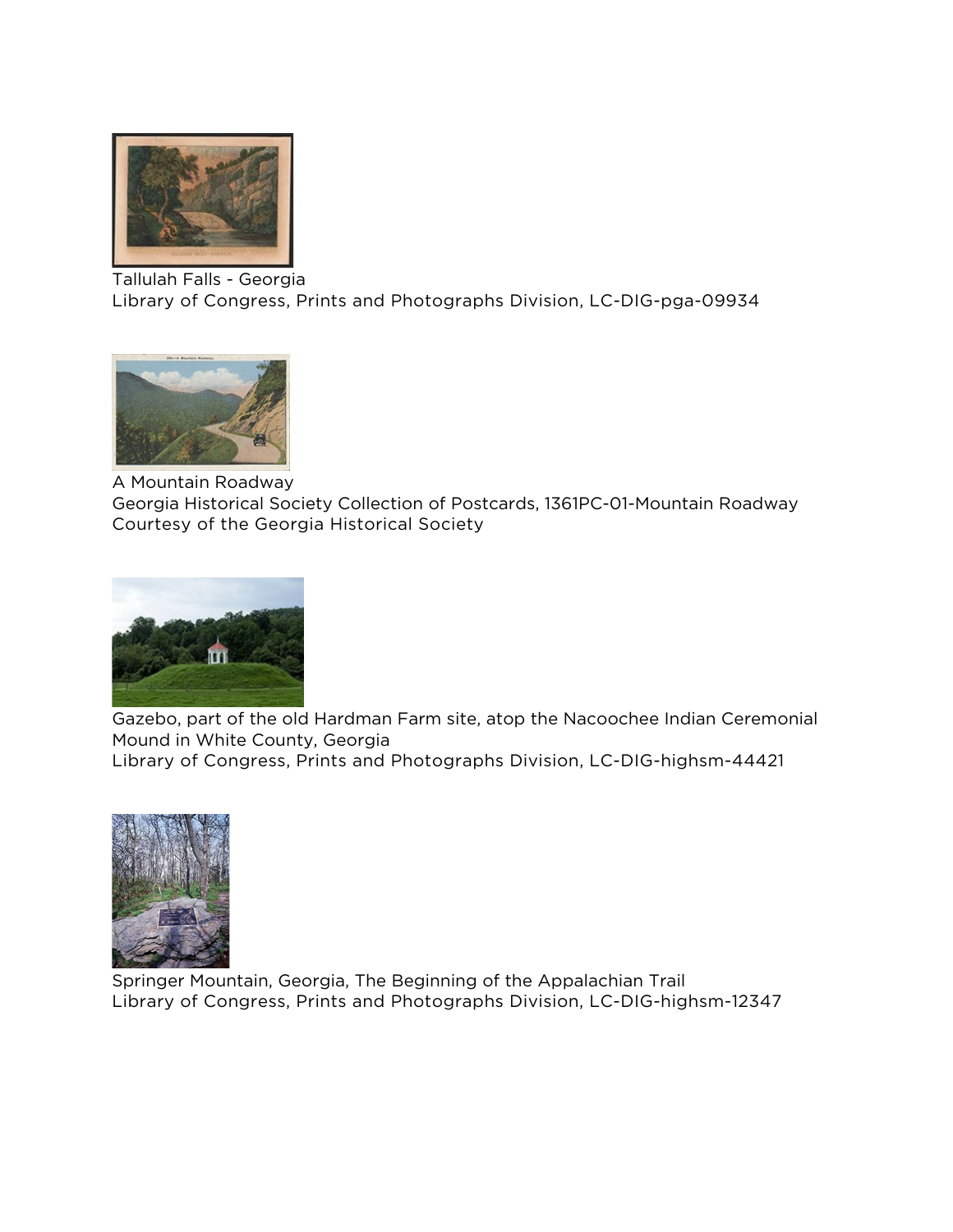

New Echota Georgia Historical Marker Courtesy of David Seibert



Historic Sites in Georgia - Dahlonega Court House Gold Museum, Dahlonega, GA Georgia Historical Society Collection of Postcards, 1361-PC-HistoricSites6 Courtesy of the Georgia Historical Society



Map of Northern Georgia Georgia Historical Society Maps Collection, 1361MP-087 Courtesy of the Georgia Historical Society



Trail of Tears Georgia Historical Marker Courtesy of David Seibert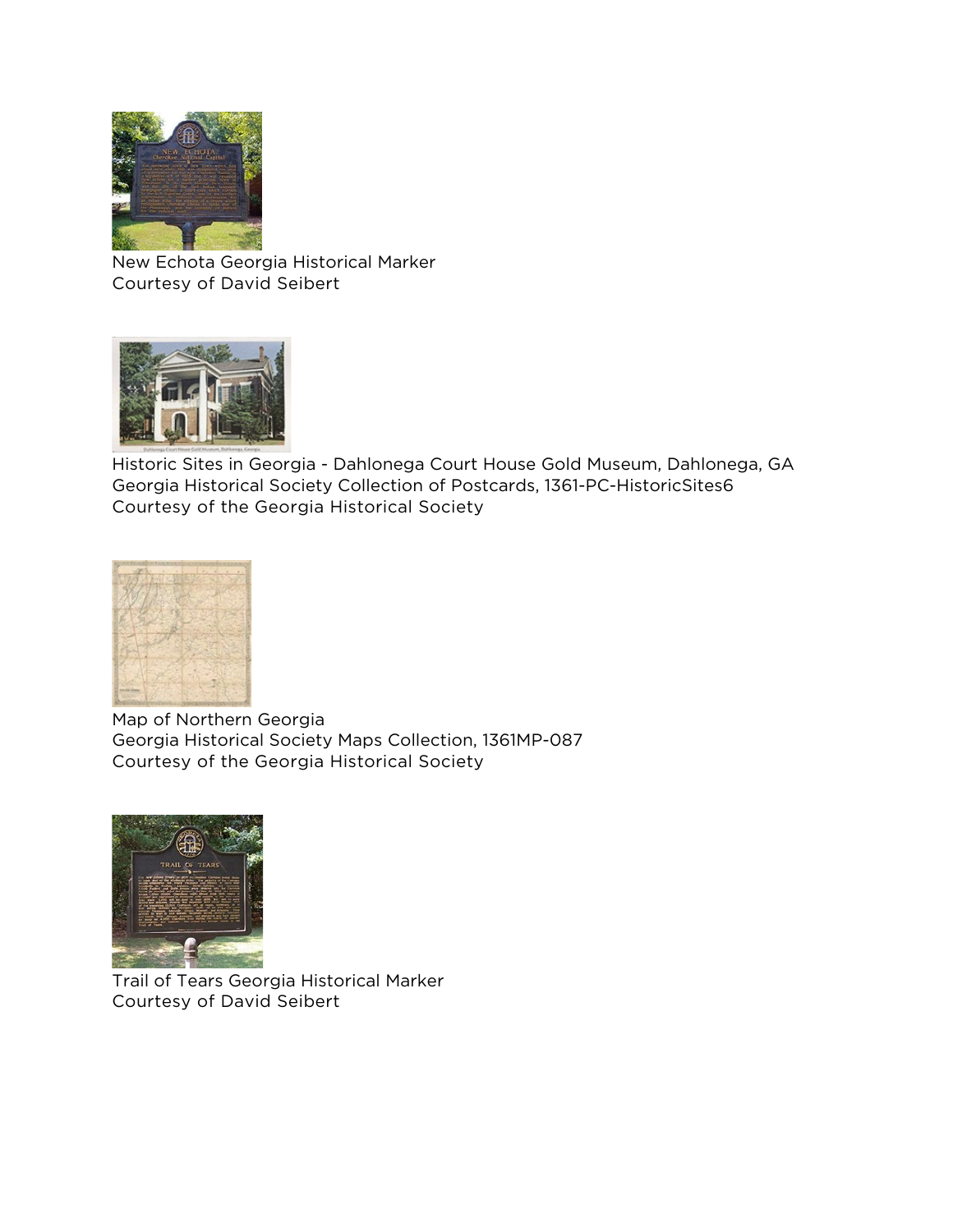

Chattahoochee River Georgia Historical Society Collection of Photographs, 1361PC-02-5 Courtesy of the Georgia Historical Society



Atlanta Georgia. Railroad Yards Library of Congress, Prints and Photographs Division, LC-DIG-cwpb-03461



Atlanta, 1877 Georgia Historical Society Maps Collection, 1361MP-522 Courtesy of the Georgia Historical Society



Atlanta, 1864 Civil War Battle Map Library of Congress, Prints and Photographs Division, G3924.A8S5 1864.W4